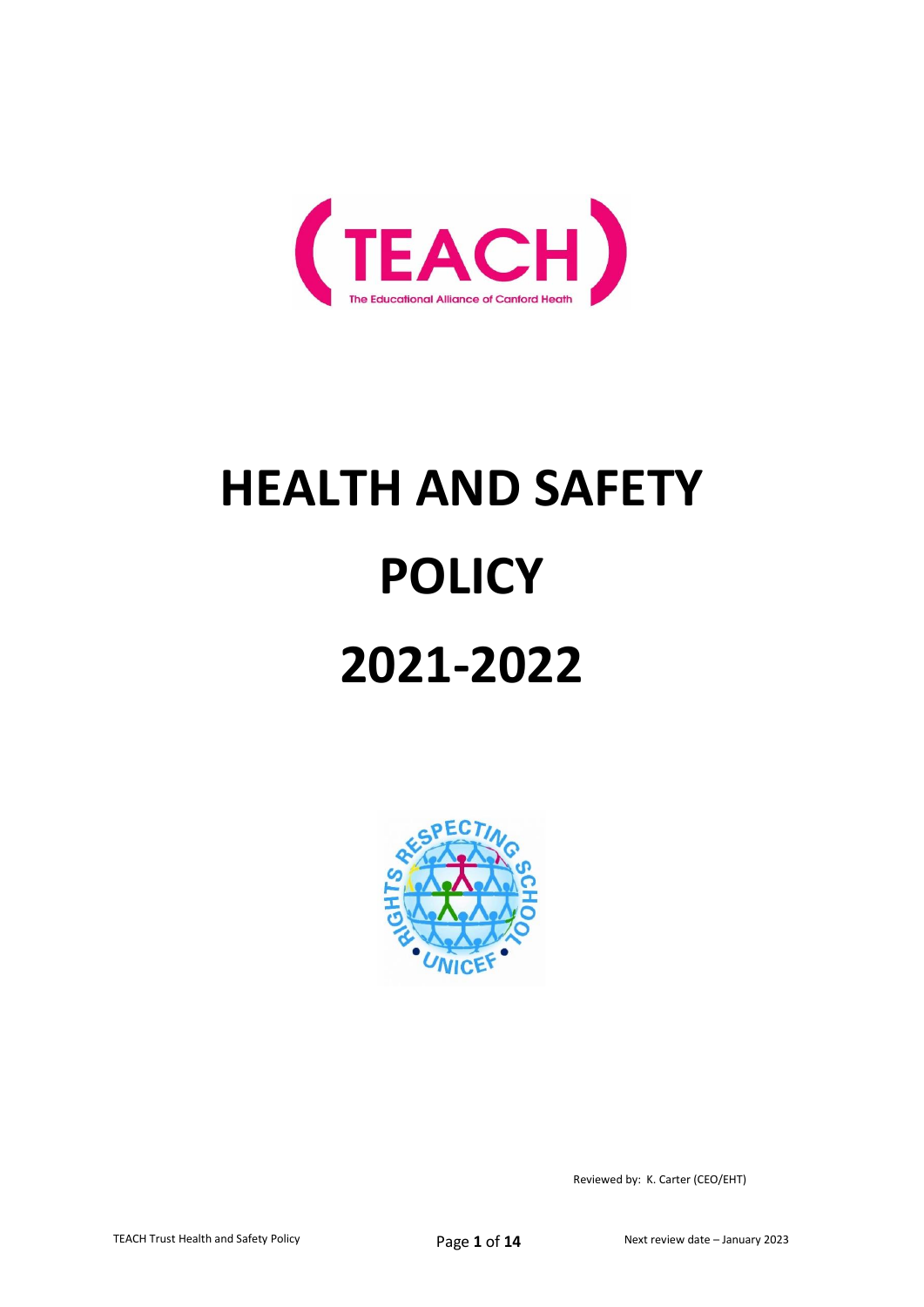| <b>CONTENTS</b>   |                                                                     |                |  |
|-------------------|---------------------------------------------------------------------|----------------|--|
| <b>Section</b>    | <b>Topic</b>                                                        | Page           |  |
| Part 1            | <b>Statement of Intent</b>                                          | 3              |  |
| Part 2            | Organisation of health and safety - Responsibilities of:            |                |  |
| 2.1               | <b>Trust Board</b>                                                  | 4              |  |
| 2.2               | CEO/Executive Headteacher                                           | $4 - 5$        |  |
| 2.3               | Heads of School supported by Site Manager & H&S Coordinator         | $5-6$          |  |
| 2.4               | <b>Health and Safety Coordinator</b>                                | 6              |  |
| 2.5               | All Teaching staff/non-teaching staff with special responsibilities | $6 - 7$        |  |
| 2.6               | All Teachers, HTLAs and Teaching Assistants                         | $\overline{7}$ |  |
| 2.7               | All Employees, Students, Placements and Volunteers                  | 8              |  |
| 2.8               | All pupils                                                          | 8              |  |
| Part 3            | Arrangements for health and safety                                  |                |  |
|                   | Introduction                                                        | 8              |  |
| 3.1               | Accidents, Incidents and near misses                                | 9              |  |
| 3.2               | Asbestos                                                            | 9              |  |
| 3.3               | Buildings and facilities management                                 | 9              |  |
| 3.4               | Cold weather                                                        | 9              |  |
| 3.5               | Consultation and communication of health and safety                 | 9              |  |
| 3.6               | Contractors - The Management of                                     | 9              |  |
| 3.7               | Control of Substances Hazardous to Health                           | 9              |  |
| 3.8               | <b>Critical Incident Management</b>                                 | 10             |  |
| 3.9               | Display Screen equipment risk assessments                           | 10             |  |
| 3.10              | Educational and Outdoor Education and Learning Outside the          | 10             |  |
|                   | Classroom                                                           | 10             |  |
| 3.11              | <b>Electrical Safety</b>                                            | 10             |  |
| 3.12              | Equalities Act 2010                                                 | 10             |  |
| 3.13              | Fire risk assessment and fire emergency evacuation plans            | 10             |  |
| 3.14              | First Aid and first aid equipment                                   | 11             |  |
| 3.15              | Food hygiene and food safety in catering                            | 11             |  |
| 3.16              | Gas                                                                 | 11             |  |
| 3.17              | Health and Safety management                                        | 11             |  |
| 3.18              | Legionella - The management of                                      | 11             |  |
| 3.19              | Lettings                                                            | 11             |  |
| 3.20              | Lockdown Procedures                                                 | 11             |  |
| 3.21              | Lone working                                                        | 12             |  |
| 3.22              | <b>Manual Handling</b>                                              | 12             |  |
| 3.23              | Minibus driving and driving at work                                 | 12             |  |
| 3.24              | <b>Risk Assessment</b>                                              | 12             |  |
| 3.25              | <b>Safety Signs and Notices</b>                                     | 12             |  |
| 3.26              | Sports and Physical Education                                       | 12             |  |
| 3.27              | Statutory Inspections and Provision & Use of Work Equipment         | 12             |  |
|                   | Regulations 1998                                                    | 12             |  |
| 3.28              | Training (Health and Safety)                                        | 12             |  |
| 3.29              | Vehicles, pedestrians and parking                                   | 13             |  |
| 3.30              | Violence at work                                                    | 13             |  |
| 3.31              | Wellbeing                                                           | 14             |  |
| 3.32              | Working at Height and ladder safety                                 | 14             |  |
| <b>Appendices</b> |                                                                     |                |  |
| Appendix 1        | Health and Safety Organisation Chart                                |                |  |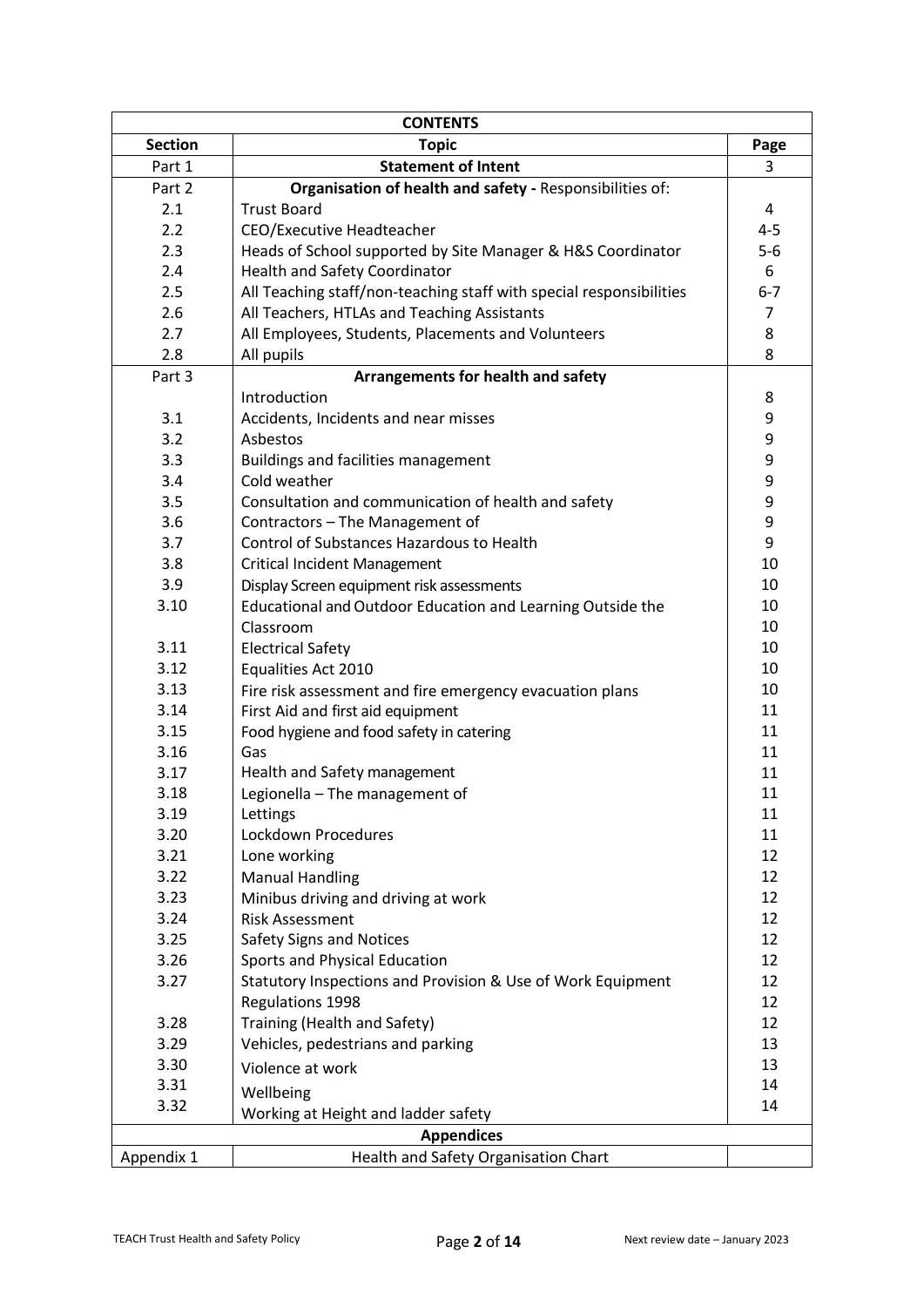# **PART ONE**

# **GENERAL STATEMENT OF INTENT**

The Chief Executive Officer/Executive Headteacher and TEACH Trustees believe that ensuring the health, safety and welfare of its employees and non-employees e.g. pupils, visitors, students, volunteers etc. is essential to the success of our schools.

The Board of Trustees and the CEO/Executive Headteacher will, as far as is reasonably practicable:

- Provide a safe and healthy working and learning environment;
- Prevent accidents and work related ill-health;
- Assess and control risks from curriculum and non-curriculum work activities;
- Comply with statutory requirements as aminimum;
- Audit health and safety arrangements regularly;
- Complete workplace inspections termly;
- Provide safe equipment and safe working conditions;
- Provide effective health and safety information, instruction and training;
- Monitor and review health and safety policies, procedures and risk assessments regularly, to make sure they areeffective;
- Develop and maintain a positive health and safety culture through communication and consultation with employees on health and safety matters;
- Ensure adequate welfare facilities and the promotion of wellbeing;
- Ensure adequate resources are made available for health and safety issues;
- Provide strategic and operational leadership in health and safety;
- Set targets and objectives to develop a culture of continuous improvement;
- Monitoring and reviewing this Policy annually.

| Name and position                                      | Signature | Date |
|--------------------------------------------------------|-----------|------|
| <b>Kate Carter</b><br><b>CEO/Executive Headteacher</b> |           |      |
| Emma Hall<br><b>Chair of TEACH Trust Board</b>         |           |      |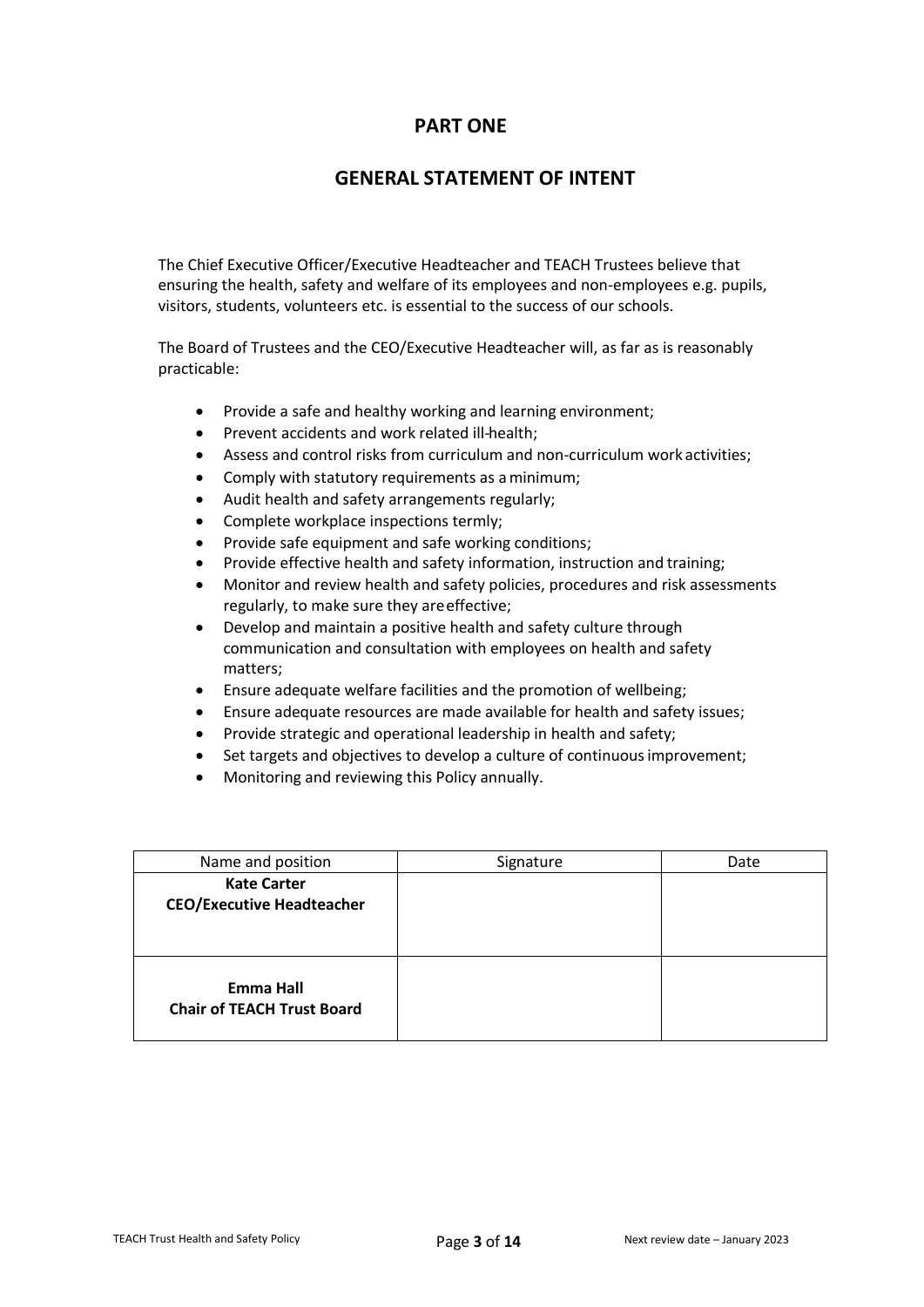# **PART TWO**

# **ORGANISATION**

#### **Introduction**

This section outlines the organisation of health and safety within TEACH and the responsibilities assigned to everyone, including Trustees, the CEO/Executive Headteacher, Heads of School and Site Managers, teaching and non-teaching staff, students, placements, volunteers, contractors and pupils, as detailed below.

An organisational chart shows the Trust's health and safety management structure in Appendix 1.

Handsam will provide health and safety advice and guidance in the first instance, supported by the H&S Administrator

## **2.1 TEACH Trust Board**

## **Members of the Board of Trustees are committed to providing a safe and health working and learning environment and aim to achieve this by ensuring:**

- $\triangleright$  An annual review of the Health and Safety policy, to ensure legal compliance.
- $\triangleright$  Responsibilities for health, safety and welfare are allocated to specific people and those persons are informed of their responsibilities
- ➢ Staff and contractors have sufficient health and safety experience, knowledge and training to perform the tasks required ofthem.
- $\triangleright$  Clear policies and procedures are created and implemented.
- $\triangleright$  Risk Assessments are completed, implemented and reviewed.
- $\triangleright$  Sufficient funds are set aside with which to operate safe systems of work and comply with health and safety legislation.
- $\triangleright$  The performance of health and safety is measured at all four schools, actively and reactively.
- $\triangleright$  Internal or external competent auditors review the Trust's health and safety performance annually.
- ➢ The CEO/Executive Headteacher provides a Health and Safety Report on health and safety for all four schools each term to the Pupil Safeguarding and Compliance Committee.

# **2.2. Chief Executive Officer/Executive Headteacher**

The Chief Executive Officer/Executive Headteacher holds the statutory responsibility for health and safety for all four schools and has the following responsibilities:

- ➢ To be fully committed to all three parts of the TEACH Trust Board's Health & Safety Policy and ensure the implementation of the policy across all schools.
- ➢ To provide effective leadership in health and safety and ensure compliance with health and safety legislation.
- ➢ Approve all TEACH-wide generic risk assessments
- $\triangleright$  Ensure the Health and Safety policy is communicated to all staff and other relevant persons and monitor its implementation.
- $\triangleright$  Ensure appropriate and timely information regarding significant risk activities is given to non-employees e.g. pupils, students, volunteers, visitors and contractors.
- $\triangleright$  Ensure appropriate health and safety consultation arrangements are in place for staff.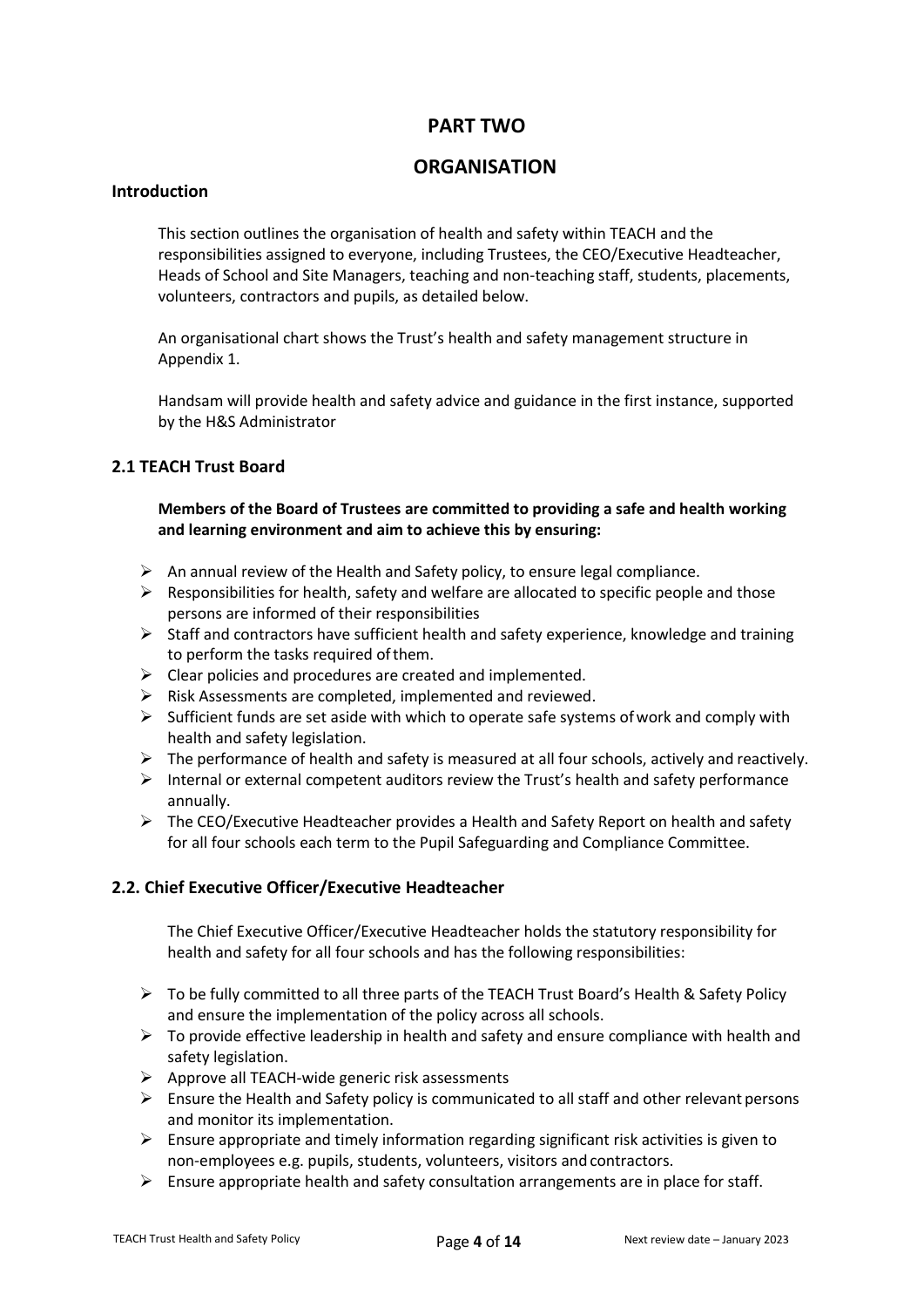- $\triangleright$  Ensure appropriate systems are in place for the promotion of wellbeing and the prevention of work-related stress.
- ➢ Ensure that all staff are provided with adequate information, instruction and training on health and safety issues, relevant to their role. All such training must be appropriately recorded.
- $\triangleright$  Ensure suitable and sufficient risk assessments are completed for all significant risks in schools e.g. facilities and premises, work tasks, curriculum, classrooms, events and off-site educational visits.
- $\triangleright$  Ensure systems are in place for all emergencies, including Lockdown and pandemics.
- $\triangleright$  Ensure risk assessments identify robust control measures that staff implement, using the hierarchy of control measures. TEACH aims to remove, reduce, control and adequately manage risks, as far as is reasonably practicable.
- ➢ Liaise with the Health and Safety Administrator, Heads of School and the Operations team regarding health and safety management.
- $\triangleright$  Ensure TEACH learns from anything that may go wrong and where necessary, arrange for an immediate Accident Investigation to be completed and if necessary report to the HSE for compliance with Reporting of Injuries, Diseases and Dangerous Occurrences Regulations (RIDDOR 2013).
- $\triangleright$  Ensure systems are in place to monitor health and safety performance.
- $\triangleright$  Report to the Safeguarding Pupils & Compliance Committee termly on the health and safety performance of each school, including accident, incident and near miss statistics.

# **2.3 Heads of School with support from Site Managers and H&S Administrator**

The Heads of School supported by Site Managers have the following responsibilities:

- $\triangleright$  Read and implement the Health and Safety Policy and any other policies relevant to their role and responsibilities.
- $\triangleright$  To co-ordinate and manage the risk assessments for their school, to ensure risk assessments are robust, in date and communicated and electronically available to relevant staff.
- ➢ Ensure new and existing staff are directed to any new or revised health and safety policies, procedures and risk assessments, and ensure they are read and understood.
- $\triangleright$  Ensure staff are instructed in health, safety and welfare matters and receive relevant and timely information and training, enabling them to safely undertake their tasks.
- ➢ Ensure staff with responsibilities for recording health and safety task data onto the *Handsam Health and Safety Management* portal do so, within their due date.
- $\triangleright$  Make provision for and ensure all necessary inspections are completed and testing records maintained regarding facilities management, most of which are legally required and include daily, weekly, monthly, termly, 6-monthly and annual checks, inspections, servicing and maintenance carried out by the Site team, the H&S Administrator or external contractors.
- $\triangleright$  Ensure all drills and practices for fire evacuation and Lockdown are completed when due.
- $\triangleright$  Ensure the curriculum is provided without significant risks and appropriate classroom and learning activity risk assessments are completed.
- $\triangleright$  Approve all risk assessments for all off-site educational visits and learning outside the classroom completed by the Education Visits Coordinator (EVC).
- ➢ Monitor the annual planned preventative maintenance (PPM) works and the reactive work requested by staff using the internal *Parago* fault-reporting system.
- $\triangleright$  Provide feedback on every accident, incident and near miss report, including those related to pupil behaviour. Immediately contact the Site Manager in the event of a serious accident to ensure an accident investigation commences with the HOS, as soon as possible.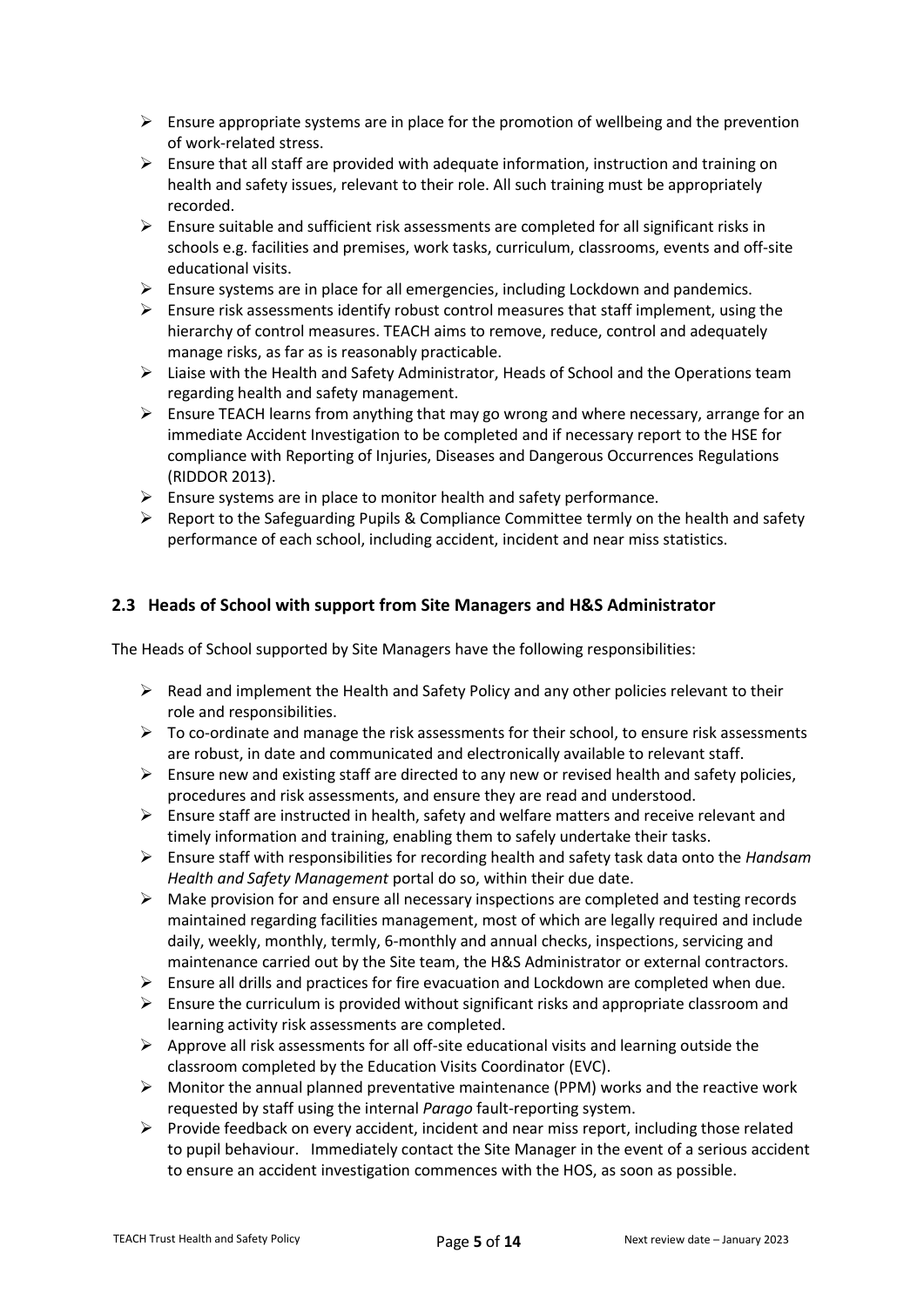- $\triangleright$  To ensure staff, pupils and non-employees such as visitors, contractors, students and volunteers are instructed in health, safety and welfare matters relevant to the school, their workplace and their role and responsibilities.
- $\triangleright$  Ensure pupils act responsibly and behave in such a way that they do not endanger themselves or others in the classroom, during educational visits or whilst in the playground and on the sports fields and apply sanctions if they behave in an unsafe manner or interfere with equipment provided for their safety.
- $\triangleright$  Carry out any other health and safety functions devolved to them by the CEO/Executive Headteacher or Trust Board.
- $\triangleright$  Report any health, safety and wellbeing concerns to the CEO/Executive Headteacher.

# **2.4 Health and Safety Administrator**

The H&S Administrator has the following responsibilities:

- ➢ Act as the 'competent person' for health and safety at TEACH, providing professional and technical advice and guidance and writing, reviewing policies and procedures.
- ➢ Staff have access to Handsam for professional advice and guidance on health and safety.
- $\triangleright$  Read and implement the Health and Safety Policy and any other policies relevant to the role and responsibilities.
- $\triangleright$  Work closely with the CEO/Executive Headteacher, assisting in the aim of health and safety compliance and working together for continuous improvements in the health and safety culture. This also involves working closely with Heads of School and members of their teams, particularly Site Managers.
- $\triangleright$  Co-ordinate the generic risk assessments with Site Managers for single tasks repeated at different geographical locations by the Site team, to develop consistency. Design and deliver bespoke health and safety training at the request of the CEO/Executive Headteacher.
- $\triangleright$  Complete various H&S (Handsam) tasks both centrally and at each school, working closely with Site Managers., doing termly workplace inspections, annual Fire Risk Assessments, Biennial Health and Safety Audit, etc.
- $\triangleright$  Receive all accident, incident and near miss report forms via automated email from Handsam and scanned/emailed (Form A) and behaviour-related incidents (Form B) from Medical Admin Officers (MAOs). In liaison with others, decide upon appropriate action, if any, <del>, and upload data to the Handsam H&S Management system</del> to avoid a reoccurrence. Upload Form B to internal spreadsheet (for termly reporting to Compliance Committee of accident stats and behaviour incidents resulting in first aid being given.
- ➢ Where necessary, complete Accident Investigations with HOS and Site Managers, liaise with Insurers or other external agencies, and where necessary with approval of CE0/Executive Headteacher, make reports to Health & Safety Executive under RIDDOR 2013.
- $\triangleright$  Monitor health and safety performance using the Handsam system and make recommendations for change to CEO/EHT.

 $\rightarrow$  Note: Fire Risk Assessments are completed by an approved registered Fire Engineer from Sept 2021.

# **2.5 All Teaching and non-Teaching staff holding positions of special responsibility**

- $\triangleright$  Read and implement the Health and Safety Policy and any other policies relevant to their role and responsibilities.
- $\triangleright$  Apply the Trust's Health and Safety Policy and other relevant policies to their own department or area of work and be directly responsible to the Head of School for the application of health and safety policies, procedures, risk assessments and arrangements.
- $\triangleright$  To seek professional or technical health and safety advice and guidance as necessary, from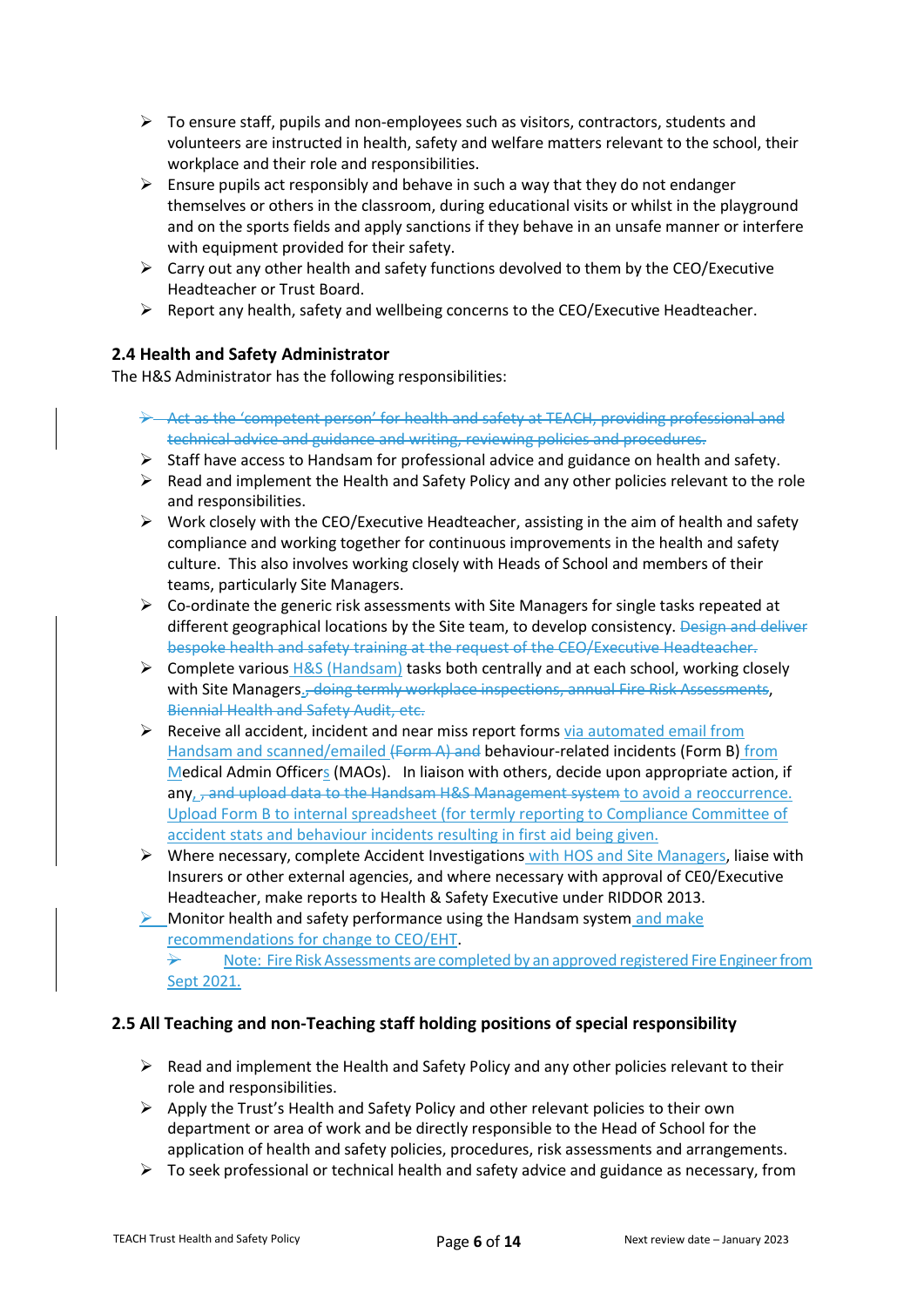the Health and Safety Coordinator or Handsam.

- $\triangleright$  Ensure you and your staff complete any health and safety tasks assigned to them on Handsam and also ensure that they are completed when due.
- $\triangleright$  Carry out regular health and safety risk assessments of the teaching and learning activities for which they are responsible. Such risk assessments must be reviewed at least annually and always following an accident, incident or near miss and are filed on Common Shared Resources by H&S Administrator.
- ➢ Ensure that all staff, students and volunteers under their control are familiar with the Health and Safety Policy and receive a high-quality induction and health and safety instruction, information and training, relevant to their role and responsibilities.
- $\triangleright$  Resolve any health, safety or wellbeing problems members of staff might refer to them, or refer them to the Head of School if they cannot find a satisfactory solution without the resources available to them.
- $\triangleright$  Carry out regular inspections of their areas of responsibility to ensure that the equipment, furniture and activities are safe and record any concerns using Parago.
- $\triangleright$  Ensure all accidents, incidents and near misses are reported using the new TEACH Form A. All behaviour-related incidents requiring first aid must be reported using Form B and handed to the Medical Admin Officer immediately, who will inform the Head of School (or Deputy) and H&S Coordinator.
- $\triangleright$  Ensure, as far as is reasonably practicable, the health, safety and wellbeing of those under your supervision including pupils and non-employees.

# **2.6 All Class Teachers, Higher-Level Teaching Assistants and Teaching Assistants**

Those responsible for pupils must:

- $\triangleright$  Read and implement the Health and Safety Policy and any other policies relevant to their role and responsibilities.
- $\triangleright$  Ensure pupils learn about health and safety and are encouraged to take reasonable care for their own health and safety and that of others around them and
- $\triangleright$  Implement the Class Charter and ensure pupils are safe.
- $\triangleright$  Exercise effective supervision of their pupils, to know about the procedures for fire, first aid, Lockdown and other emergencies and to carry them out with due diligence.
- $\triangleright$  Following the health and safety risk assessments or other safe systems in their own teaching areas, as laid down in this policy or relevant educational guidance and relevant codes of practice e.g. Association for Physical Education.
- $\triangleright$  Provide clear oral and written instructions to pupils before commencing teaching. If necessary, provide warnings and refer the pupil(s) to the Head of School for sanctions, if necessary.
- $\triangleright$  Integrate all relevant aspects of health and safety into the teaching and where necessary, given special lessons in line with National Curriculum requirements for safety education.
- $\triangleright$  When indicated in a risk assessment as a control measure, ensure staff and pupils use their Personal Protective Equipment, because PPE is the 'last resort' and the least effective control measure.
- $\triangleright$  Make recommendations to their Head of School, Senior Leadership team, Year Group Leader or H&S Coordinator about health and safety equipment and any ideas you may have to improve health and safety.
- $\triangleright$  Report all defects in the facilities or tools, equipment etc. using the Parago system.
- ➢ Avoid introducing personal electrical items to school without them being Portable Appliance Tested (PAT) by the Site Manager.
- $\triangleright$  Ensure all accidents, incidents and near misses are reported using the new TEACH Form A.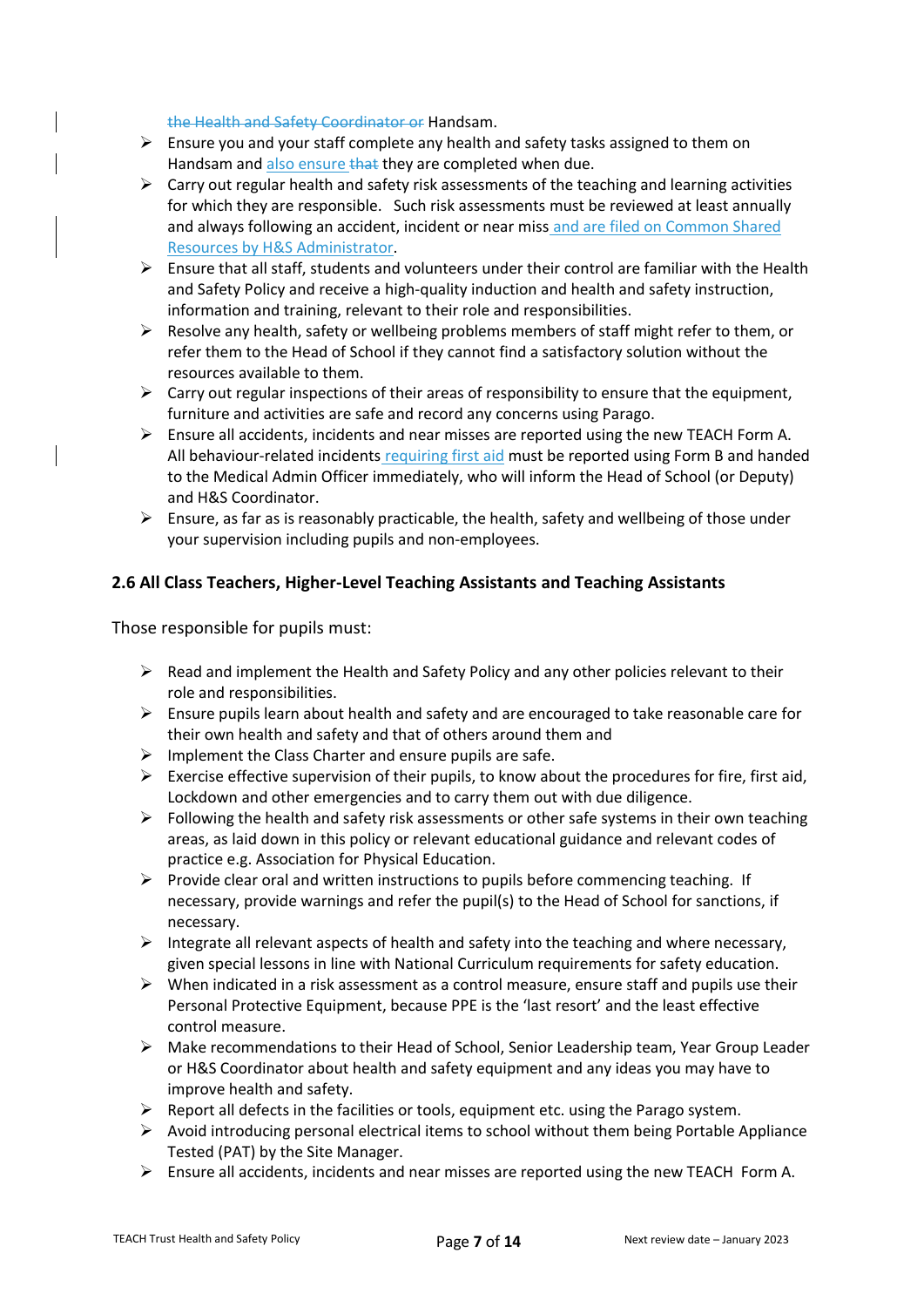All behaviour-related incidents requiring first aid must be reported using Form B and handed to the Medical Admin Officer immediately who will process the document and share with Head of School who will inform the Head of School (or Deputy) and the H&S Coordinator.

#### **2.7 All Staff, Contractors, students or other placements and volunteers**

- $\triangleright$  Read and implement the Health and Safety Policy and any other policies relevant to their role and responsibilities
- $\triangleright$  Take reasonable of their own health and safety, and that of others who may be affected by their acts or omissions.
- $\triangleright$  Comply with the Trust's Health and Safety policy, operational health and safety policies, emergency procedures, risk assessments, safe working procedures and Covid procedures at all times.
- $\triangleright$  Always log in and out of the building(s) using the Inventory system. Ensure all staff, visitors, students, volunteers and contractors log in/out and wear ID badges on outer clothing.
- $\triangleright$  Co-operate with the school leadership teams by complying with health and safety law and TEACH policies and procedures.
- $\triangleright$  Report all accidents, incidents and near-misses to your immediate supervisor or at the main office.
- ➢ Report any hazards, defects etc. using the Parago system.
- $\triangleright$  Use all work equipment and hazardous substances in accordance with the risk assessment and instruction, information and training received.

## **2.7 All Pupils**

#### **TEACH pupils, allowing for their age, aptitude and expected to:**

- $\triangleright$  Exercise personal responsible for their own health and safety and that of others around them.
- $\triangleright$  Observe all health and safety rules as explained by their teacher, especially emergency procedures.
- $\triangleright$  Follow the Class Charter.
- ➢ Use and not wilfully misuse or interfere with equipment or items provided in school for their health and safety.
- $\triangleright$  Tell their class Teacher, HTLA or Teaching Assistant if they have any concerns about health, safety or wellbeing.

# **PART THREE**

# **HEALTH AND SAFETY ARRANGEMENTS**

#### **Introduction**

This section outlines the arrangements made by TEACH Trust to ensure compliance with the Board's Statement of Intent (Part 1) and the Organisation of health and safety (Part 2). The arrangements below detail in alphabetical order, the policies and procedures adopted to ensure legal compliance and good health and safety management.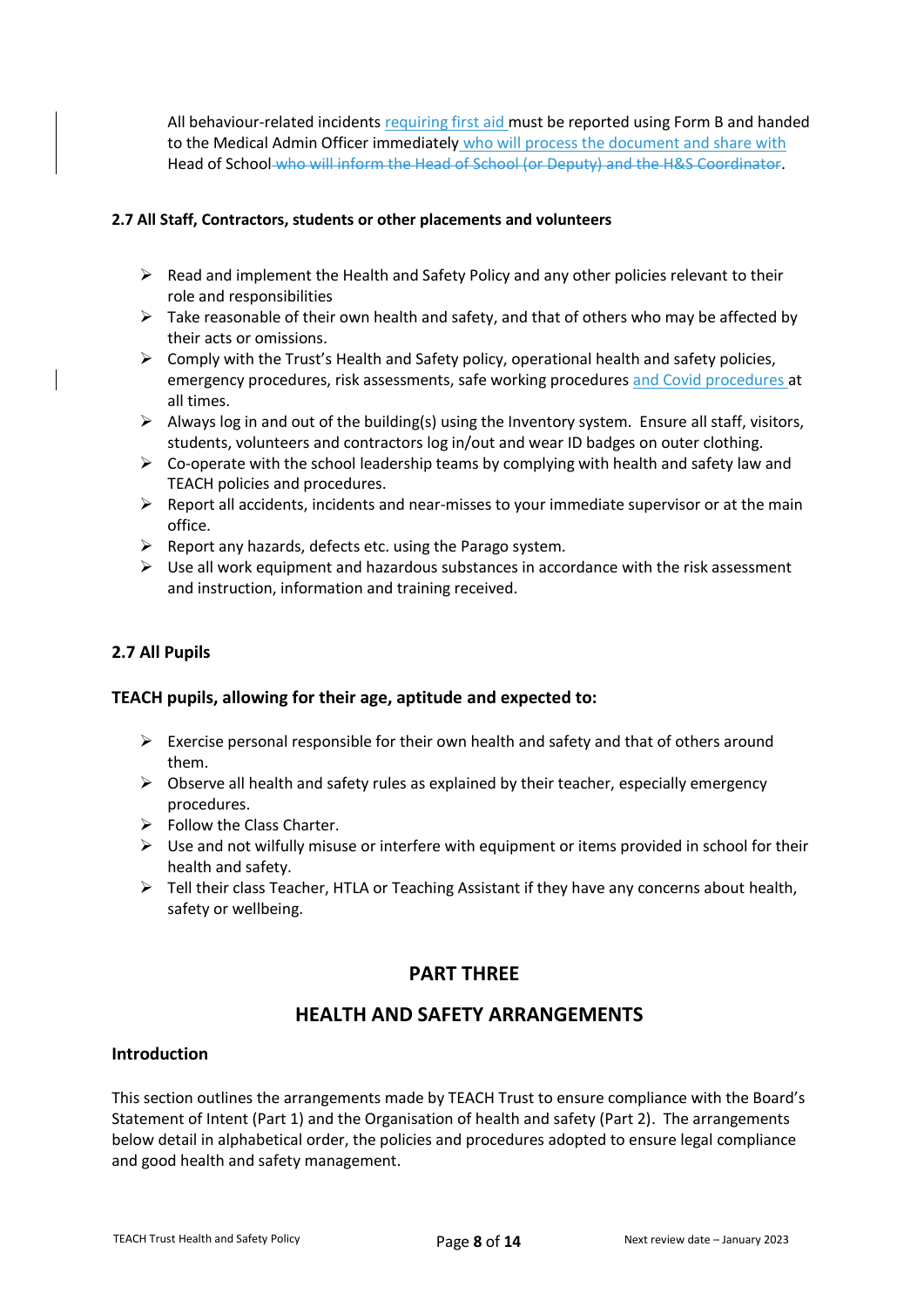It is the responsibility of all staff, students, placements, contractors and volunteers to read and implement the Health and Safety Policy and those policies and procedures relevant to them, highlighted during their Induction training or by their line Manager and the policies and procedures below are available on the Shared Resources R drive in the 'Policies' folder.

#### **3.1 Accidents, Incidents and Near Misses**

See – TEACH Accident, Incident and Near Miss reporting policy and Appendices (Form A and Form B)

#### **3.2 Asbestos**

See – TEACH Asbestos Register and the School's Asbestos Management Plan for each school.

- The Site Managers are +s-responsible for these documents and ensuring staff and contractors are aware of any risks.
- Whilst the dangers associated with Asbestos are widely known, it does not present a danger to people when risk control measures are in place to ensure we know where it is and it is not disturbed or damaged accidently and robust risk control measures are in place at TEACH.

#### **3.3 Buildings and facilities management**

The Heads of School and Site Managers develop and implement the annual planned preventative maintenance schedule (PPM), details of which are available via the Site Manager.

- The Parago system must be used internally for the reporting of any faults or concerns regarding the premises and facilities (including ICT faults).
- The Site team complete maintenance where possible and in other circumstances, use only approved contractors for building and facilities maintenance, grounds and tree works, etc.
- Buildings and facilities maintenance includes compliance with the Equalities Act 2010 in terms of accessibility; the Workplace (Health and Safety) Regulations 1992 regarding heating, lighting, lighting, ventilation, welfare facilities, traffic/pedestrians on site etc. plus many other specific regulations relating to fire, gas, electricity, lifting operations and lifting equipment, pressure systems and more.

#### **3.4 Cold and adverse weather**

Cold weather including snow/ice procedures are in the risk assessment and cold weather risk assessment and procedures, reviewed annually.

#### **3.5 Consultation and Communication** (Health and Safety)

- The Trust's 'Pupil Safeguarding and Compliance Committee' meet termly to discuss health, safety, welfare and wellbeing issues affecting staff, pupils or non-employees and health and safety is discussed at Heads of School and Operations team meetings.
- Each school displays the 'Health and Safety Law What you should know' poster in the staff room.
- Significant changes in health and safety management will be communicated via staff meetings; minutes of meetings and by email. All health and safety policies and other relevant documents are held on the Shared Resources drive, accessible to all.

#### **3.6 Contractors – the management of**

See - 'TEACH Managing Contractors' Policy and 'Appendix 1: Contractor – Terms and Conditions'. Vetting of contractors and other arrangements are detailed in this policy and it's Appendix.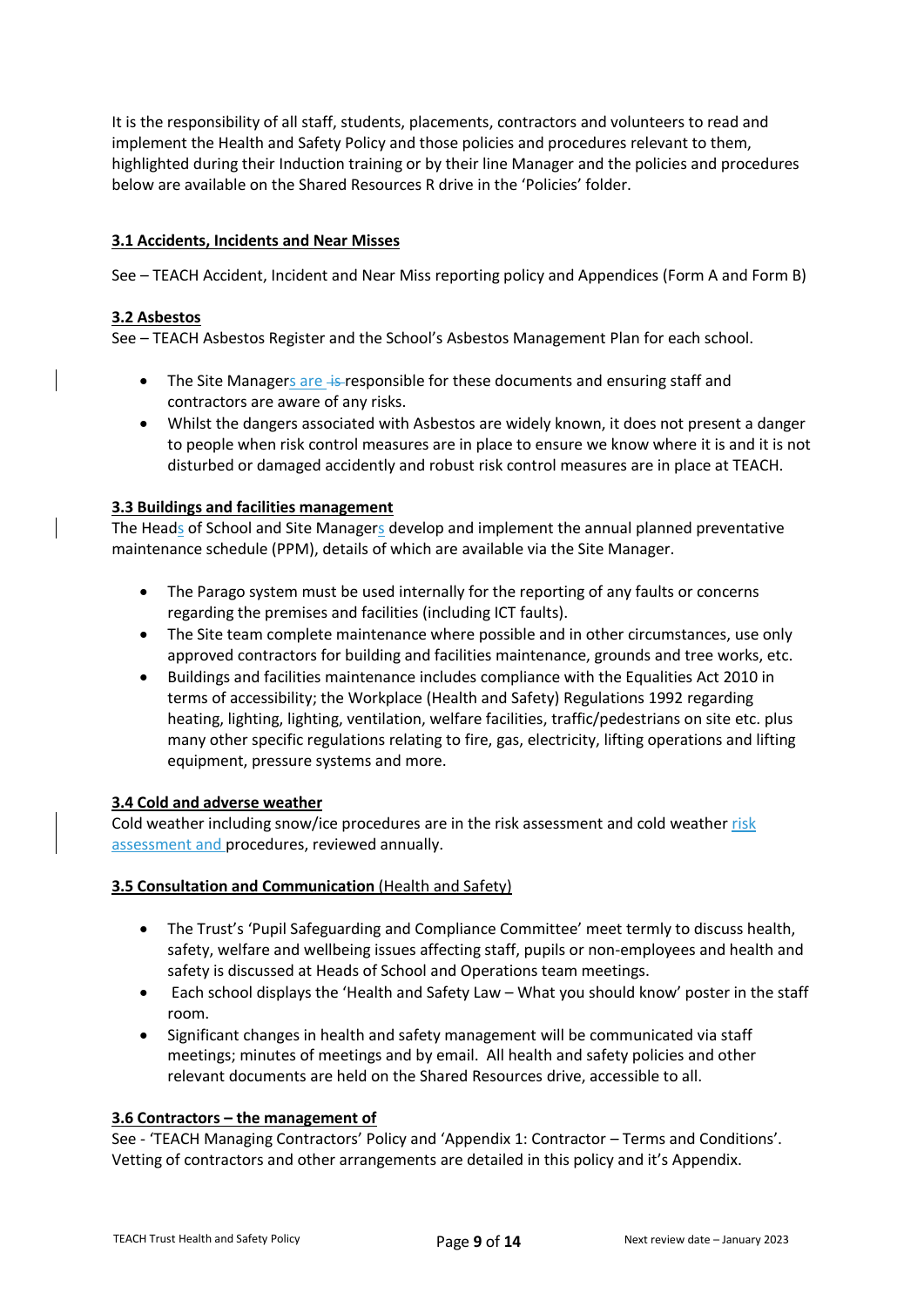#### **3.7 Control of Substances Hazardous to Health (COSHH)**

See – TEACH COSHH Policy

- TEACH Infant schools do not use COSHH substances in the curriculum and few are used in our junior schools.
- COSHH products are used in schools during cleaning and maintenance. Each COSHH product has its own risk assessment and material safety data sheet (MSDS) and can be found electronically on the Comment R Shared drive, or in paper format in Cleaners' cupboards. and Workshops.

#### **3.8 Critical Incident Management**

See – TEACH Critical Incident and Recovery Policy.

#### **3.9 Display Screen Equipment (DSE)**

See – TEACH DSE Policy and self-assessment template

#### **3.10 Education visits; Outdoor education and Learning outside the Classroom**

See – TEACH Off-Site Policy.

- Teachers, other supervising staff and the Educational Visits Coordinator (EVC) are responsible for health and safety of pupils.
- The Education Visits Coordinator records details of planned visit and uploads the risk assessment etc. onto the Handsam portal.
- Head of School using the Handsam portal approves off-site visits.
- All residential visits also require the approval of the H&S Coordinator.

#### **3.11 Electrical safety**

- Staff, students and volunteers should not bring their own electrical work equipment into work, without them first being 'Portable Appliance Tested' (PAT) by the Site Manager.
- Electrical systems are safely maintained by fixed electrical installation inspections every 5 years by Electricians at each TEACH premises, supported by annual portable applicable testing and the reporting of any faults or concerns by all staff.
- Staff should complete a quick visual check of the condition of electrical equipment, its casing and cables/plug to look for obvious signs of damage and take the item out of use (by handing it to Site team) and report the fault on Parago.

#### **3.12 Equalities Act 2010**

See – TEACH Staff Handbook

- The management of medical needs of pupils' with disabilities or health conditions is that of the Inclusion Leader in school in close coordination with the pupil's teacher(s) and the Medical Admin Officer.
- The completion of a Personal Emergency Evacuation Plan (PEEP) for pupils requiring assistance in an emergency, with details of any arrangements for the pupil during lockdown. The Inclusion Lead and H&S Coordinator complete PEEPs during summer term and review as and when necessary-, providing a copy to the Site Manager for the Fire Log book and information in his role as Fire Warden.

#### **3.13 Fire safety management and fire evacuations**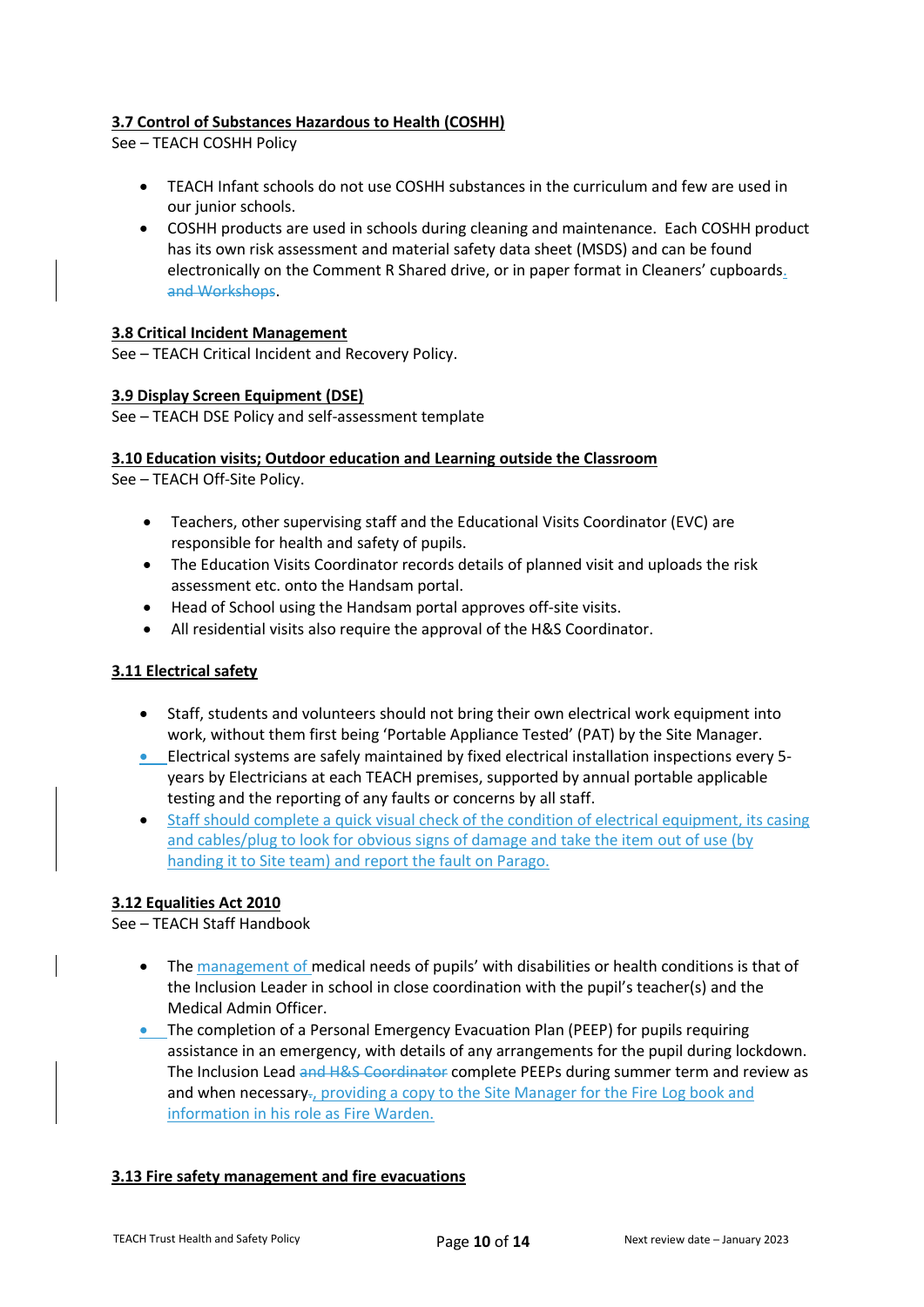See – TEACH School Fire Policy and Logbook (held in main office of each school).

- Fire Risk Assessments are completed from Sept 2021 by an external, competent registered Fire Engineer.
- Fire evacuation procedures are displayed in all schools and reviewed annually.
- Fire-related information is held in the school's Fire Logbook.
- Site Managers are responsible for operational fire safety on a day-to-day basis and they are the 'Fire Wardens' for their schools, supported by nominated Fire Marshalls from each school.
- Site Managers are responsible for the checks, servicing and maintenance of fire-related equipment from the alarms system to the emergency lighting. Site Managers organise termly fire evacuation drills.
- Emergency Evacuation Plans (EEPs) are detailed in the fire logbook at each school and displayed around schools.

## **3.14 First aid**

See – TEACH Medical and First Aid Policy and TEACH Accident, Incident and Near Miss Reporting Policy.

- The appointed person for first aid in each school is the Medical Admin Officer, with cover provided by other trained staff within school. See statutory notice 'First Aiders' displayed near the first aid and/or staff rooms.
- Each school has a first aid room equipped with first aid equipment and Defibrillator.
- First aid boxes are also situated in others areas around school and clearly indicated by the statutory green and white 'First Aid' signs.
- Children with very high risk or complex medical conditions (including allergies and epilepsy) are required to wear a red wrist band, at all times (see Medical and First Aid Policy for more information).
- In the unlikely event of a pupil requiring transportation by private car to a minor injuries or A&E, the teacher or staff member must ensure he/she has adequate business class insurance and two adults must accompany the child, one being first aid qualified.

# **3.15 Food hygiene and food safety**

#### **See – TEACH Food hygiene and food-safety risk assessment**

- Midday Supervisor Assistants heat and serve hot lunches to pupils, delivered in refrigerated vehicles daily by external caterers, who have cooked and chilled the food off-site.
- Children with allergies are carefully catered-for and wear coloured wrist-bands to alert staff serving food of their intolerance to certain food(s).
- School kitchens use the 'Safer Food Better Business' system for food safety management.
- All staff handling food completed the Level 2 Award in Food Hygiene and Safety for Catering.

#### **3.16 Gas**

The risks from gas a managed by the Site Manager, through external 'Gas Safe' Engineers who inspect and certificate school boilers and heaters annually.

- Gas boiler rooms are fitted with carbon monoxide detector alarms.
- If you smell gas, you must inform the Site and school leadership team immediately by phone.
- To report a gas or carbon monoxide emergency or if a pipeline is struck (even if no gas leak has occurred) call 0800 111 999 – 24 hours a day, 7 days a week.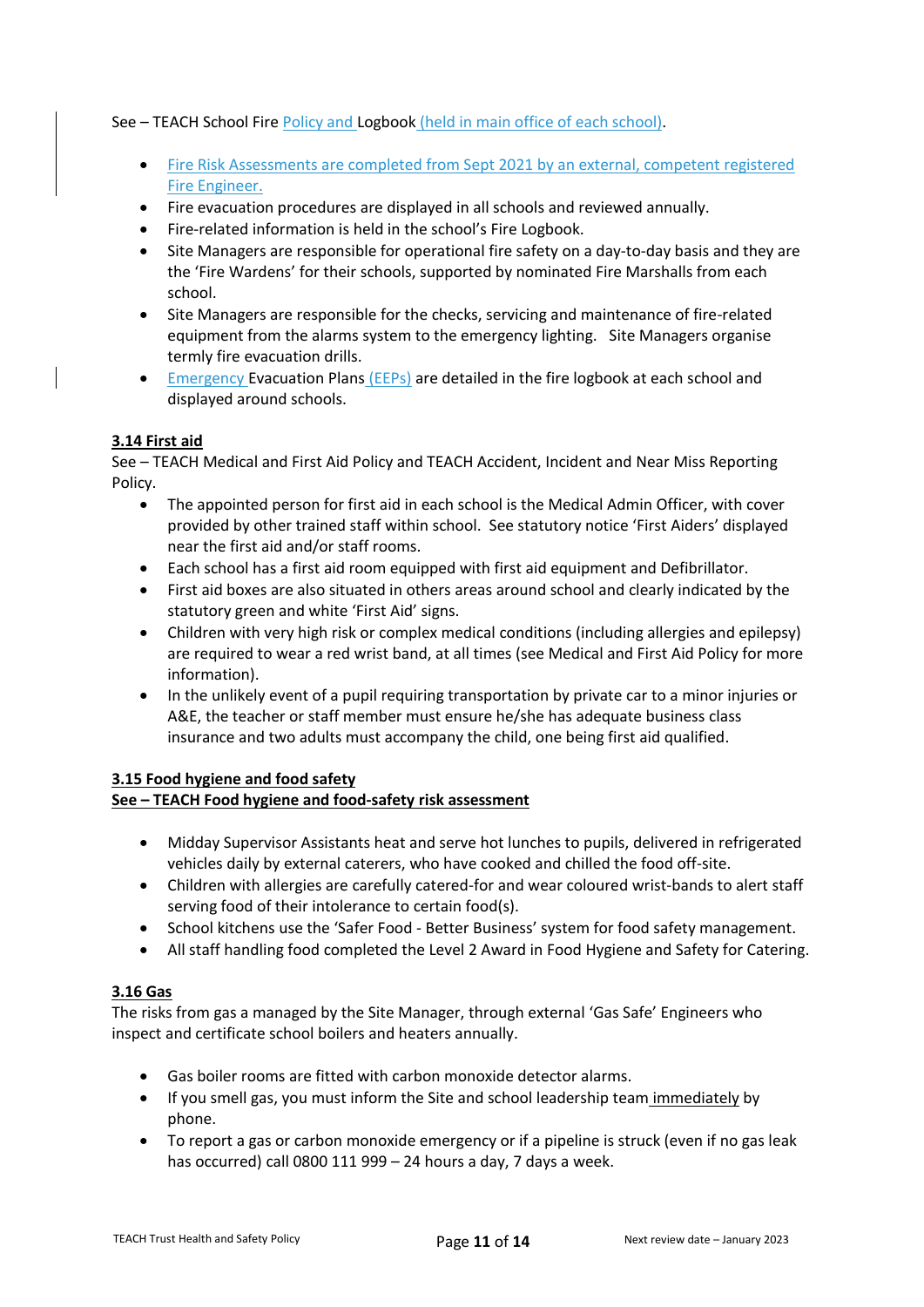#### **3.17 Health and Safety Management**

See – TEACH Managing Health and Safety and Risk Assessment Policy

#### **3.18 Legionella**

See – TEACH Legionella policy

#### **3.19 Lettings**

See – TEACH Schools Letting Policy

#### **3.20 Lockdown**

See- TEACH Lockdown Policy

#### **3.21 Lone Working**

See – TEACH Lone Working Policy

## **3.22 Manual Handling**

See – TEACH Manual Handling Policy

• Site teams and staff involved in the manual handling of pupils complete manual handling training.

#### **3.23 Minibus driving and driving at work**

See – TEACH Minibus policy

- Staff employed by any TEACH school are required to *drive at work* (e.g. driving at work when not commuting) occasionally to attend INSET days, meetings, etc. for which expenses are *not* paid. Business Class cover is usually free if work-related mileage is less than 1000 per annum.
- Car sharing is encouraged and where possible, the Minibus is used.
- Staff who *drive at work* are required to hold Business Class Insurance.
- AnFrom April 2020, a new annual 'TEACH Annual Driver Statement' will be introduced, requiresing relevant staff to confirm their vehicle is Taxed, MOT'd and their insurance includes Business Class cover.

#### **3.24 Risk Assessment**

See – TEACH Managing Health and Safety and Risk Assessment Policy

#### **3.25 Safety signs and notices**

All signs within school comply with the Health and Safety (Safety Signs and Signal) Regulations 1996, as follows:

- Prohibition signs red/white
- Warning signs yellow/black
- Mandatory signs blue/white
- Safe Condition signs green/white

If you require a health and safety notice, please seek advice from the H&S ConsultantHandsam-to ensure it complies with the above regulations.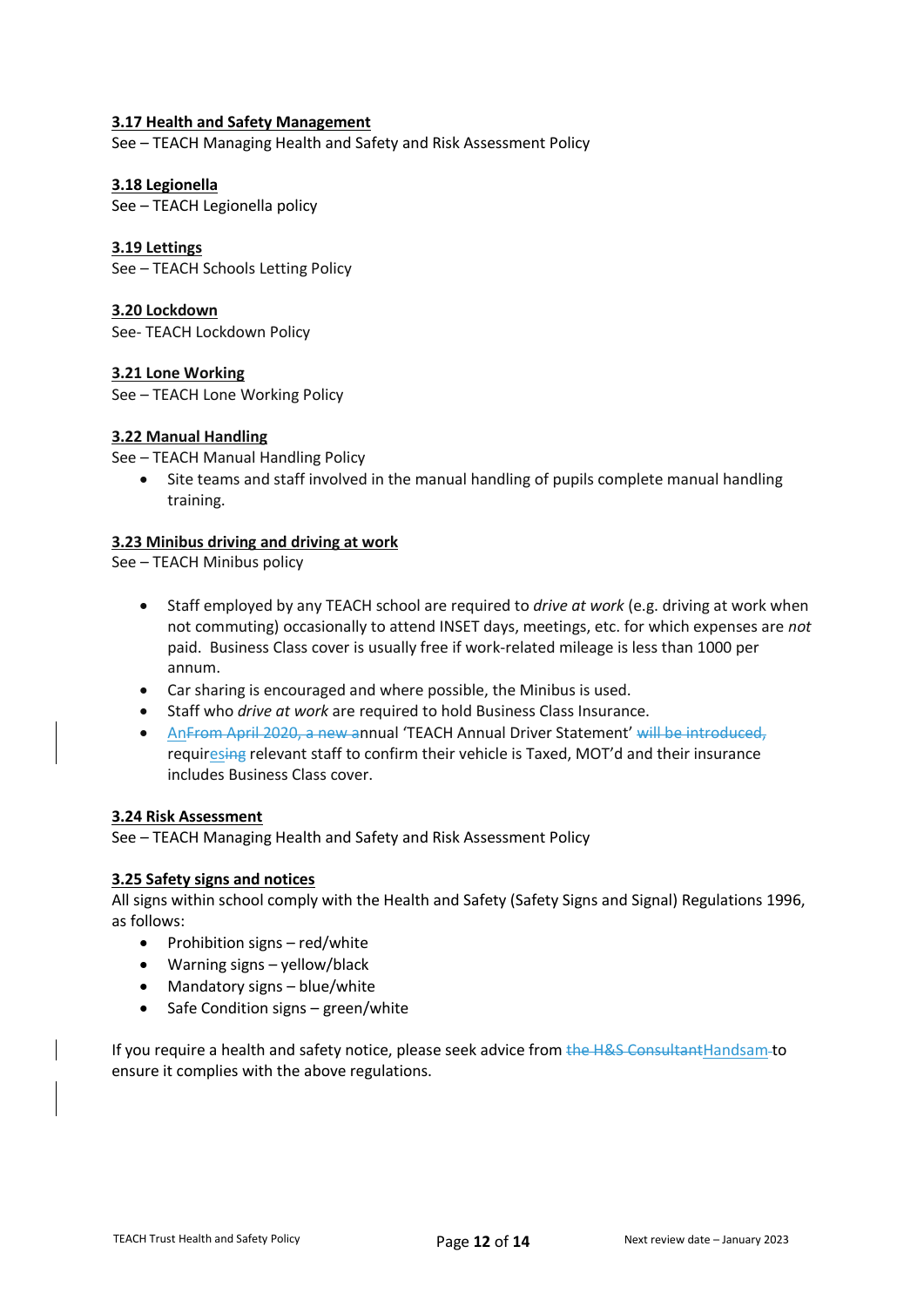## **3.26 Sport and Physical Education**

See – TEACH Sport and Physical Education Policy and TEACH Jewellery in Sport and PE Policy

- The Association for Physical Education<http://www.afpe.org.uk/>
- Swim England [https://www.swimming.org/assets/a\\_guide\\_for\\_swimming\\_teachers.pdf](https://www.swimming.org/assets/a_guide_for_swimming_teachers.pdf)

## **3.27 Statutory inspections / Provision and Use of Work Equipment Regulations 1998**

All plant equipment requiring statutory inspections and testing include gas boilers, electrical installations, emergency lighting, compressors and lifting equipment and must be inspected by competent persons at required intervals, as detailed in the school's planned preventative maintenance programme (PPM) and recorded onto Handsam by Site Managers.

## **3.28 Training (Health and Safety)**

An employee's role and responsibilities will determine their health and safety training needs. TEACH deliver health and safety via a range of methods identified through the TEACH H&S Training Needs Analysis, including:-

- Induction training general health and safety induction training, relevant to their role and responsibilities provided by the Site Managers H&S Coordinator; supported with further site-specific induction with Site Managers; Head of School or Deputy and line Managers.
- E-Learning Handsam portal e.g. Manual Handling, work at height and ladder safety etc.
- E-Learning (external) e.g. High-Speed training e.g. High Speed Training Level 2 Food Hygiene and Safety in Catering and Fire Warden Training.
- TEACH In-house H&S training face-to-face e.g. Risk Assessment and Fire Warden training.
- Externally certificated training e.g. First Aid at Work, MIDAS Minibus driver training and Inspecting Play Equipment.
- The H&S Administrator is responsible for assigning

#### **3.29 Vehicles, pedestrians and parking**

- Each school has a risk assessment for their own site and its own rules regarding parking.
- All staff and visitors must adhere to the parking restrictions and rules on each school site.
- Staff should always reverse park into parking spaces to avoid reversing risks to pedestrians in or near the car parking areas.
- TEACH trust will not accept any responsibility for damage, accident or loss to vehicles or its contents whilst vehicles are park in its private car parks.

#### **3.30 Violence at work**

• Any incident of violence, this includes intentional physical abuse, perceived threats and verbal abuse, must be reported using the TEACH Form B (see Accident, Incident and near miss reporting Policy).

#### **3.31 Wellbeing**

See TEACH Wellbeing Policy

- The Wellbeing Policy incorporates the promotion of wellbeing and the prevention of stress in the workplace and details the First Aid for Mental Health staff.
- The support, advice and confidential counselling available through 'Health Assured' the employee assistance programme.